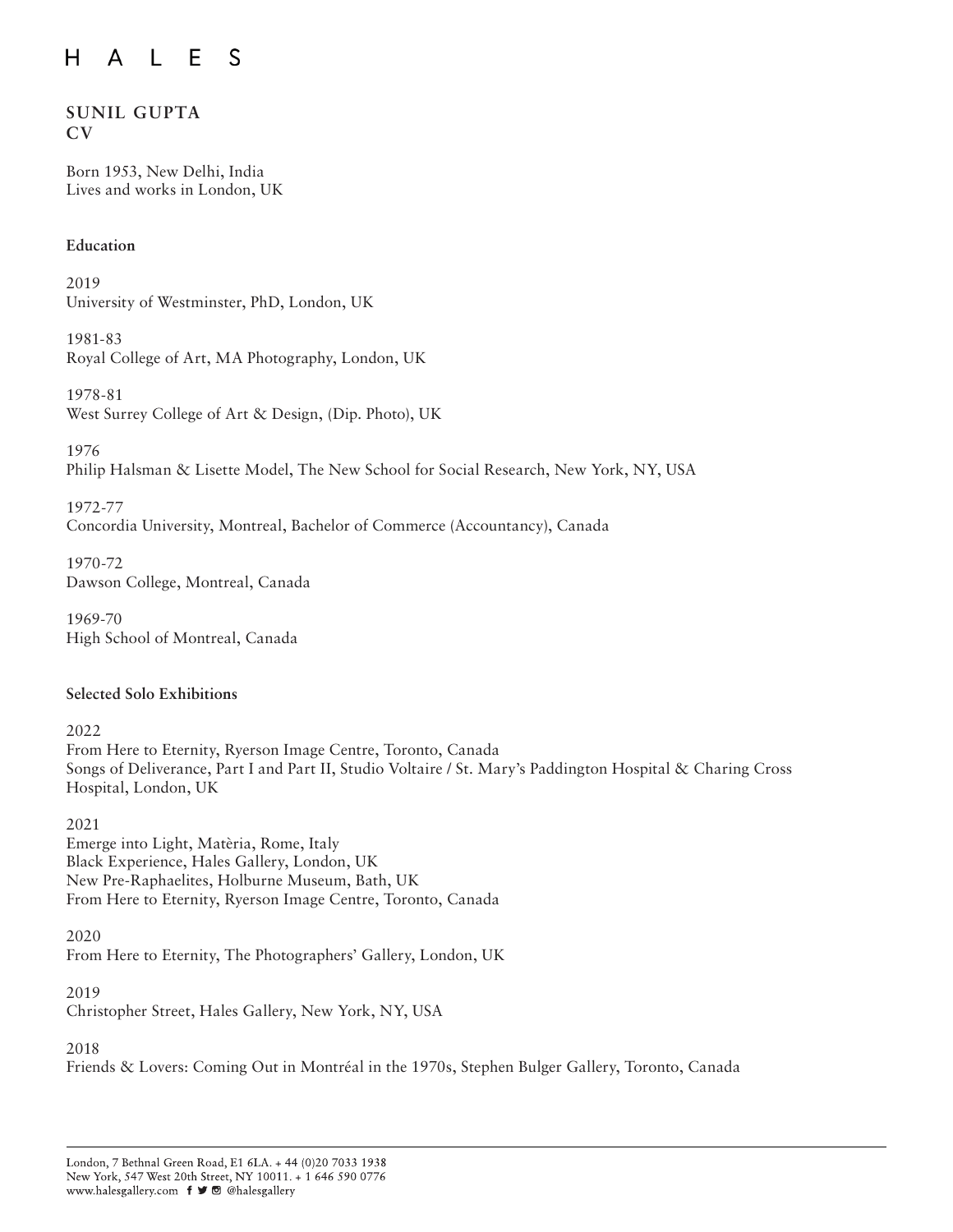# 2017

Sunil Gupta: In Pursuit of Love, Pelz Gallery, University of London, UK

# 2015

Queer Migrations, Whitney Humanities Centre, Yale University, MA, USA

# 2014

Sunil Gupta: Out and About in New York and New Delhi, Sepia Eye, New York, NY, USA

# 2012

Sun City & Other Stories Alliance Francaise Gallery, New Delhi, India

# 2010

The New Pre-Raphaelites, Grosvenor Vadehra, London, UK

# 2009

Love, Undetectable, Vadehra Art Gallery, Delhi, India Imagining Childhood, Sepia, New York, NY, USA Mr Malhotra's Party, Stephen Bulger, Toronto, Canada

# 2007

Homelands & Tales of a City, Belfast Exposed, Belfast, Northern Ireland Sunil Gupta, Bombay Art Gallery, Mumbai, India

2006

Imagining Childhood: Living with HIV in Delhi, College of Saten Island, New York, NY, USA Looking for Langston (with Isaac Julien), Metro Pictures, New York, NY, USA

2005

Sunil Gupta, Canadian Museum for Contemporary Photography, Ottawa, Canada

# 2004

Homelands, Stephen Bulger Gallery, Toronto, Canada; Sepia International, New York, NY, USA Pictures From Here, India Habitat Centre, New Delhi, India; London Print Studio, UK;John Hansard Gallery, Southampton, UKTales of A City - Delhi, Lighthouse, Poole, UK

# 1997

Trespass 3, Portfolio, Edinburgh, UK; Bedford Hill Gallery, London, UK

# 1996

Trespass 3, YYZ, Toronto, Canada

# 1995

Trespass 3, Focal Point Gallery, Southend, UK

# 1994

Trespass 3, Contemporary Art Gallery, Vancouver, Canada

# 1991

Film in the Cities, St Paul, Minnesota, USA Theatre Workshop, Edinburgh (Festival), UK

#### 1988

Social Security, The Showroom, London, UK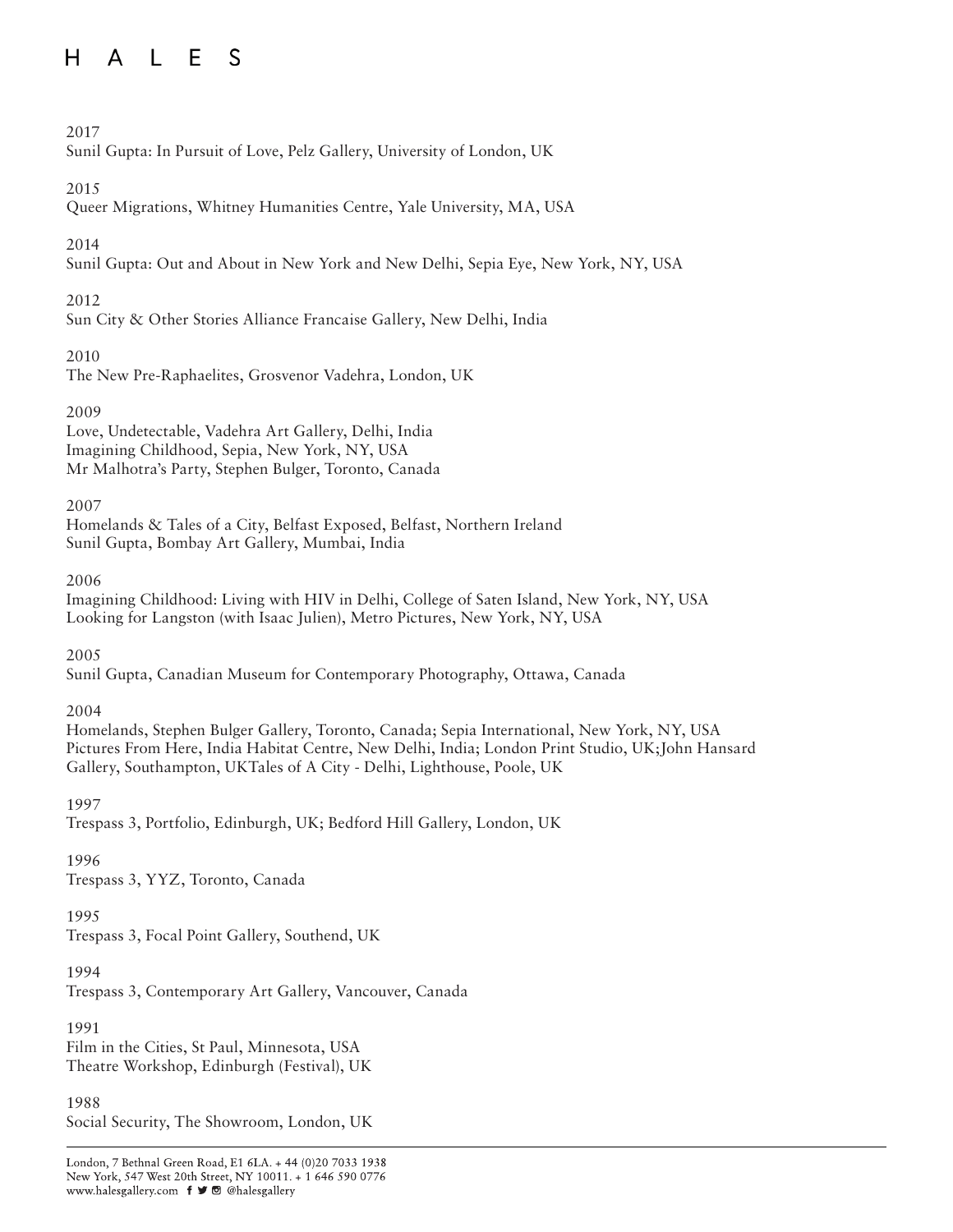#### H A L E S

1986 Leica Gallery, Wetzlar, Germany South Hill Park, Bracknell, UK

1984 Museum & Art Galleries, Leicester, UK Museum & Art Galleries, Nottingham, UK UN International Maritime Organisation, London, UK

1983

Commonwealth Institute, London, UK

1980 India International Centre, New Delhi, India

## **Selected Group Exhibitions**

2022

Me, Myself, I: Artists' Self-Portraits, Royal West of England Academy, Bristol, UK Beautiful Diaspora/ You Are Not the Lesser Part, Museum of Contemporary Photography, Chicago, IL, USA Every Moment Counts: AIDS and its Feelings, Henie Onstad Museum, Høvikodden, Norway May You of a Better Future, Trafalgar Avenue, London, UK Muse, Royal Overseas League, London, UK

2021

Masculinities: Liberation through Photography, FOMU, Antwerp, Belgium The Gaze, TJ Boulting, London, UK Mercury Rising – Inter\* Hermstory[ies] Now and Then, Schwules Museum, Berlin, Germany Turning Point: Diffusion Photo Festival, Ffotogallery, Cardiff, UK Seen, The Exchange, Penzance, UK Hawala, Paradise Row, London, UK Where Are We Now, Sunderland Museum and Winter Gardens, Sunderland, UK By Any Means, V.O. Curations, London Call Me By Your Name, Vadehra Art Gallery, New Delhi, India Masculinities: Liberation through Photography, Les Rencontres de la Photographie Arles, Paris, France The Third Gender, A.K.T., Pforzheim, Germany Sweat, Haus der Kunst, Munich, Germany On Earth We're Briefly Gorgeous, Jhaveri Contemporary, London UK

# 2020

EXHIBITION II, Transmission, (virtual exhibition) Vision Exchange: Perspectives from India to Canada, Mackenzie Art Gallery, Regina, Canada Masculinities: Liberation through Photography, Barbican Art Gallery, London, UK; Gropius Bau, Berlin, Germany

#### 2019

The Politics of Images, Brixton Tate Library, London, UK Moving Still: Performative Photography from India, Vancouver Art Gallery, Canada Hyphen, Ambika P3, University of Westminster, London, UK Vision Exchange: Perspectives from India to Canada, Art Museum at the University of Toronto, Canada; Winnipeg Art Gallery, Canada Art After Stonewall, 1969 - 1989, Leslie Lohman Museum, University Grey Gallery, New York, NY, USA Photography After Stonewall, Soho Photography Gallery, London, UK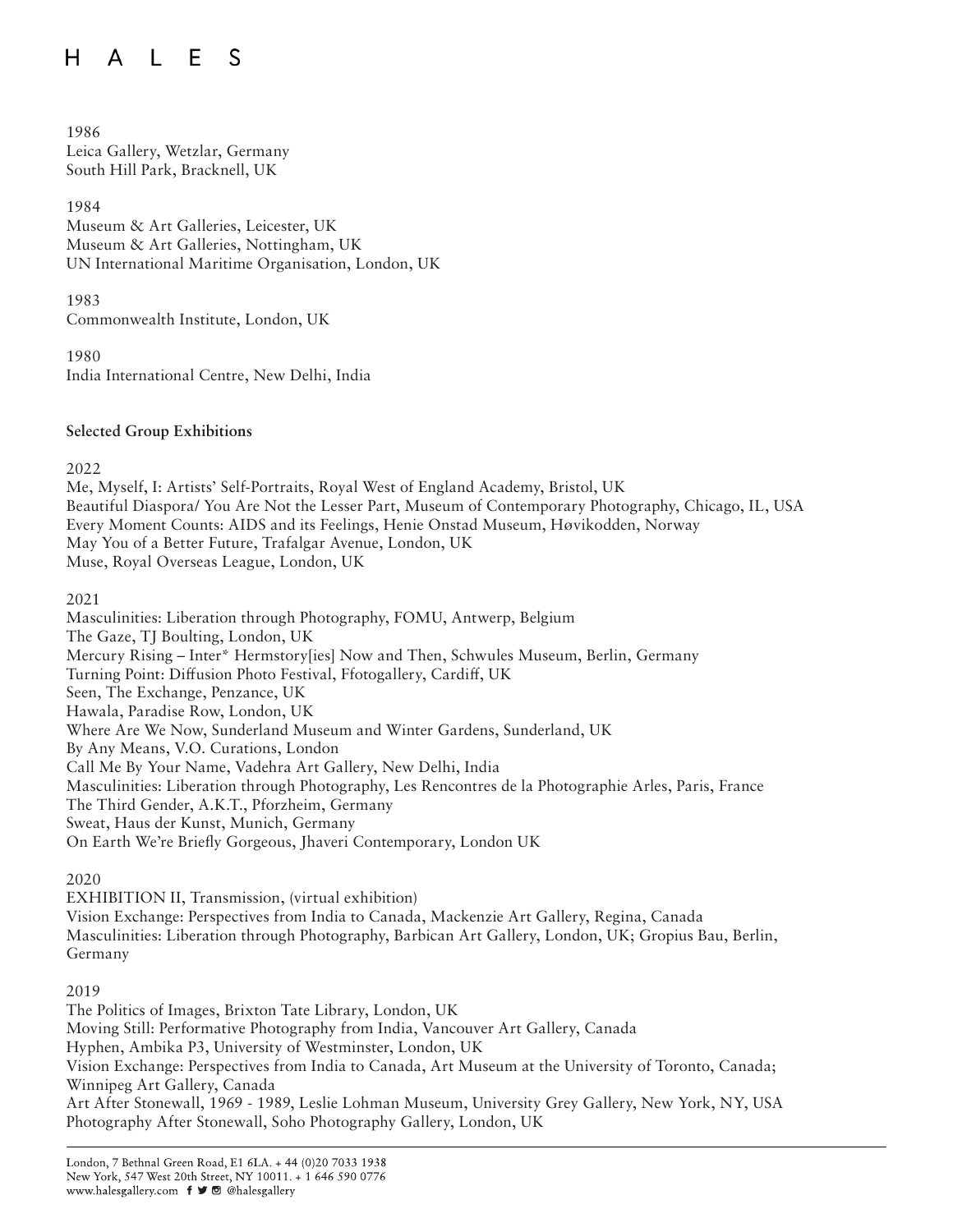#### H A L E S

#### 2018

Dissent and Desire, Contemporary Arts Museum, Houston, USA Vision Exchange: Perspectives from India to Canada, Art Gallery of Alberta, Canada Re-present: Photography from South Asia, Kamploops Art Gallery, Kamploons, BC, Canada Dissent and Desire, Kochi Muziris Biennale, India Artist and Society: Intimacy, Activism and AIDS, Tate Modern, UK

## 2017

Delhi: Communities of Belonging, Diffusion, Cardiff Photo Festival, Wales, UK Delhi: Communities of Belonging, SepiaEye, New York, NY, USA In Your Face, Salisbury Arts Centre, Salisbury, UK The Place is Here, Nottingham Contemporary/Middlesborough Institute of Modern Art, Middleborough, UK

## 2016

Clifford Chance, New York, NY, USA The Human Document, Mead Gallery, Warwick Arts Centre, Coventry, UK Fotobiennale Odense, Denmark

## 2015

I am a Camera, Fotofest, Houston, USA Picture This: Contemporary Photography from India, Philadelphia Museum of Art, PA, USA Safe, Home, Manchester, UK GFest, Menier Gallery, London, UK

# 2014

My Sweet Lord, 1x1 Gallery, Dubai, UAE Sunil Gupta, Magdalen College, Oxford, UK Keywords, Tate, Liverpool, UK Love AIDS Riot Sex-2, NGBK, Berlin, Germany

2013 Keywords, Iniva, London, UK 001-91+001-92, Art Gallery of Mississauga, Ontario, Canada

2012 Indian Highway, Ullens Center for Contemporary Art, Beijing, China Clifford Chance Annual Pride Exhibition, London, UK The World in London, The Photographers' Gallery, London, UK

2012: A Further Global Encounter, Grosvenor/Vadehra, London, UK

2011

Indian Highway, Musée d'Art Contemporain, Lyon & MAXXI, Rome, Italy The Matter Within New Contemporary Art of India, Yerba Buena, San Fransisco, USA Paris-Delhi-Bombay... Centre Pompidou, Paris, France Something I've Been Meaning To Tell You, Vadehara Art Gallery, New Delhi, India Women in Love, Ashna Gallery, New Delhi, India

#### 2010

Face-Up, Vadehara Art Gallery, New Delhi, India

2009 Self and the Other, Espai 2 - Palau de la Virreina, Barcelona, Spain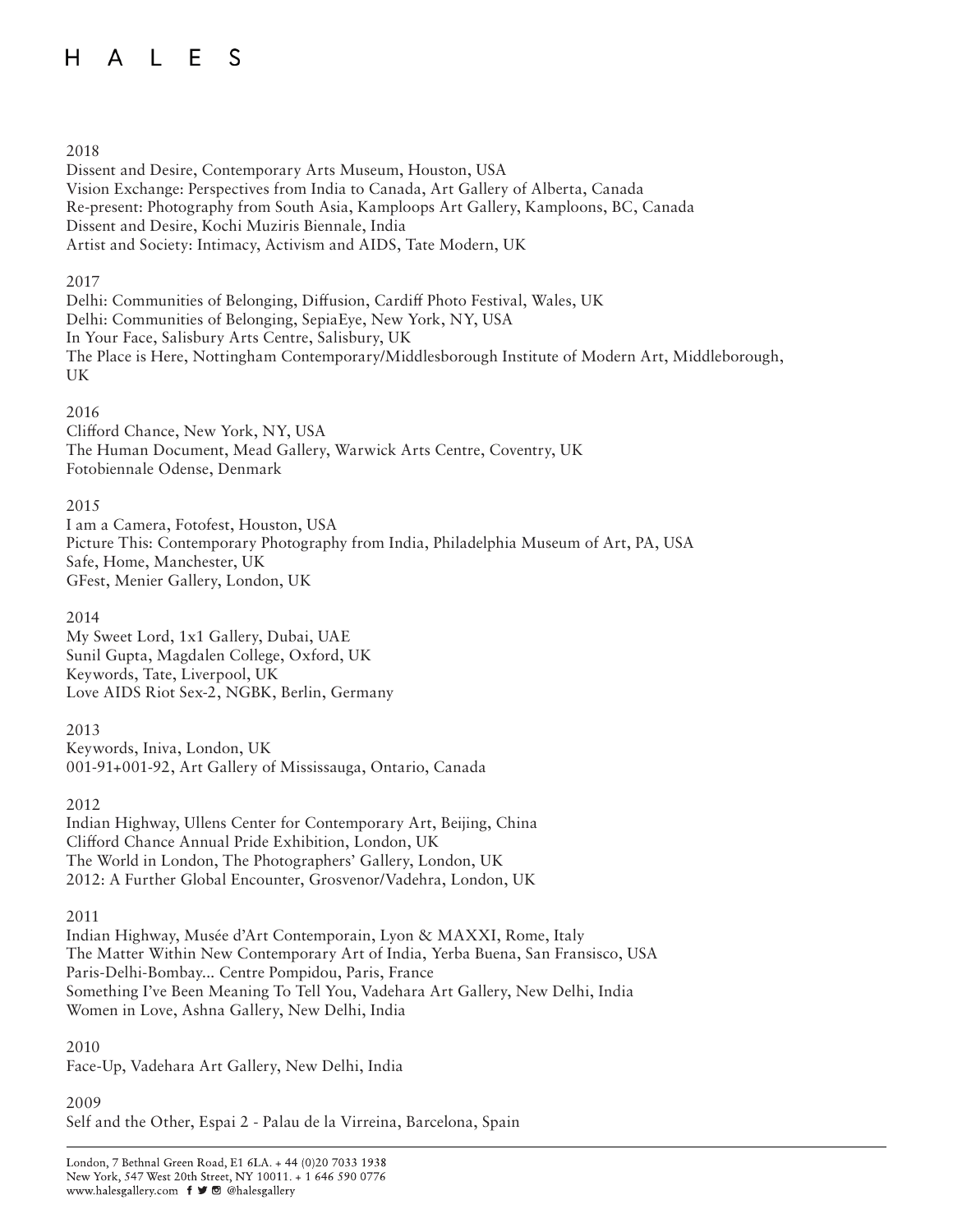#### H A L E S

En todas partes (Everywhere), Centro Galego de Arte Contemporánea, Santiago de Compostela, Spain Sh(OUT), Gallery of Modern Art, Glasgow, UK

# 2008

Make Art/Stop AIDS, Fowler Museum, UCLA, Los Angeles, USA Pride, Clifford Chance, London, UK Modern India, Valencian Institute of Modern Art, Valencia, Spain By All Means, Thomas Erben Gallery, Scpe Basel, Basel, Switzerland Street & Studio, Tate Modern, London, UK Masculinities, Jawarharlal Nehru University, Delhi, India

#### 2007

Photo London, London, UK Photoespaña, Madrid, Spain Quietscapes, Museeo Carrilo Gill, Mexico City, Mexico Les Rancontres d'Arles, Arles, France Public Places/Private Spaces, Newark Museum, Newark, UK Gill & Gupta, India International Centre, Delhi, India Horn Please, Kunstmuseum, Bern, Switzerland

## 2006

Making Journeys, Djanogly Art Gallery, Nottingham, UK The Eigth Square, Museum Ludwig, Cologne, Germany

## 2004

Faces in the Crowd, Whitechapel Art Gallery, London, UK Invalid, Stephen Lawrence Gallery, London, UK

#### 1997

Transforming the Crown, Caribbean Cultural Centre, New York, NY, USA

#### 1994

Havana Biennial, Ludwig Forum, Aachen, Germany Havana Biennial, Cuba

1993 They Call it Love, NGBK, Berlin, Germany

#### 1992

Trophies of Empire, Arnolfini, Bristol, UK; Ferens Art Gallery, Hull, UK Fine Material for a Dream, Harris Museum, Preston & Touring, Hull, Oldham, UK How Do I Look?, Institute of Modern Art, Brisbane & Touring, Austrailia Queer Landscape, Evergreen State College, Olympia, WA, USA Dis/Orient, UIC Gallery 400, Chicago, IL, USA

1991

Shocks to the System, The South Bank Centre, London, UK

## 1990

Post Morality, Kettle's Yard, Cambridge, UK Autoportraits, Camerawork, London, UK Ecstatic Antibodies, Impressions Gallery of Photography, York & Touring, UK

#### 1989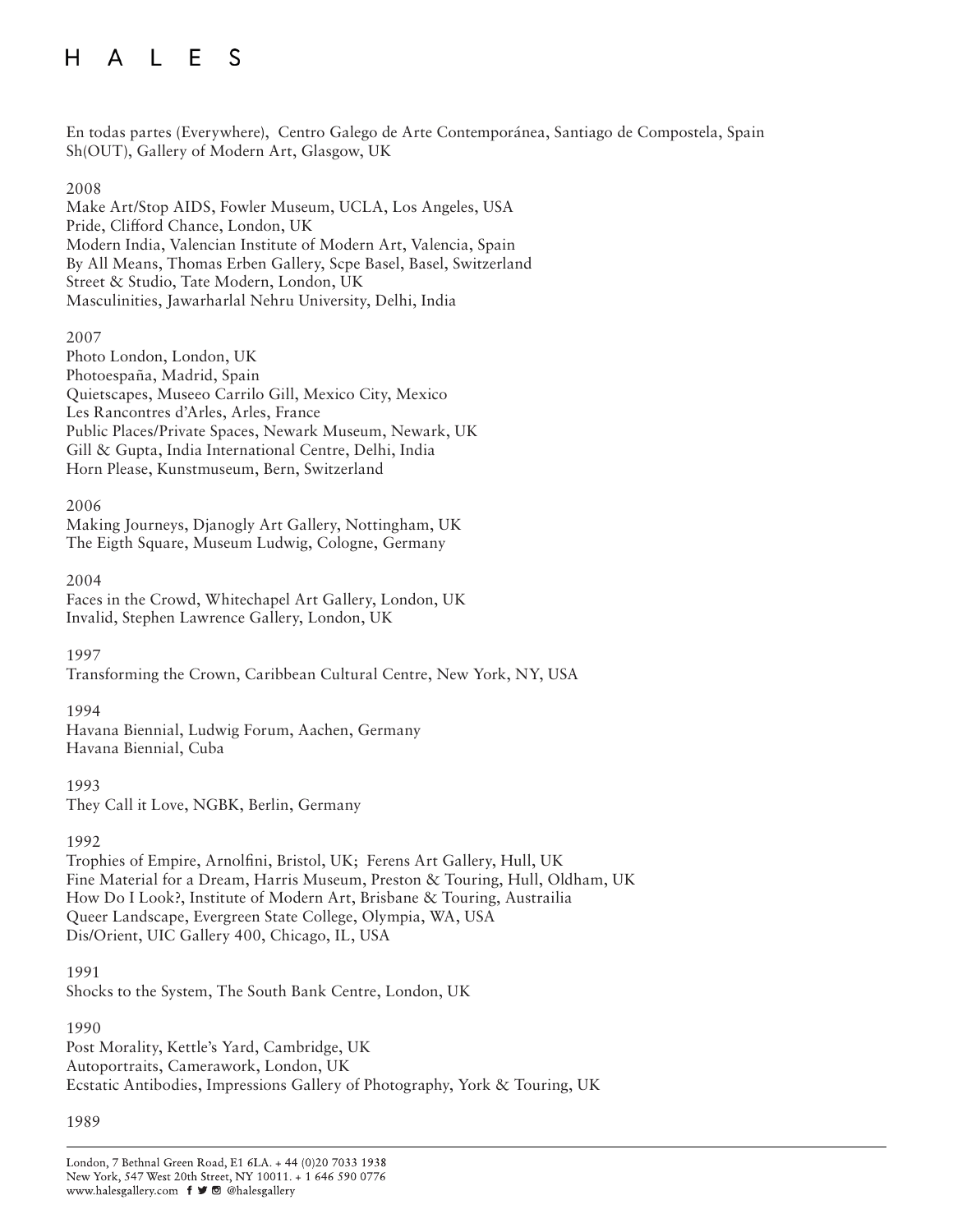Fabled Territories, Leeds City Art Gallery & Touring, UK Partners in Crime, Camerawork, London, UK Through the Looking Glass, Barbican Gallery, London, UK

1988 Monologue/Dialogue, Randolph Street Gallery, Chicago, USA 1987 The Body Politic, The Photographers' Gallery, London, UK

1986 Same Difference, Camerawork, London, UK Darshan, GLC/ Camerawork, London, UK The Black Experience, Brixton Art Gallery, London, UK

1985 Riverside Open, Riverside Studios, London, UK Staying On, The Photographers' Gallery, London, UK

1984 Five Dials Gallery, London, UK Brilliance Books, People's Gallery, London, UK

1983 Snap, Oval House, London, UK New Contemporaries, ICA, London, UK

1982 The Living Arts, Serpentine Gallery, London, UK

1980 Contemporary Colour Photography, Salford '80, Salford, UK

#### **Commisions**

2010 Sun City, Pompidou Centre, Paris, France

1999 From Here to Eternity, Autograph-ABP, London, UK

1995

Trespass 3, Essex Photography Fellowship, Focal Point Gallery, AUTOGRAPH-ABP, UK

1992

Trespass 1, TROPHIES OF EMPIRE; Arnolfini, Bluecoat, Ferens Art Gallery, Hull, UK

1990

Autoportraits, Autograph, Cameraworks, London, UK

#### 1989

No Solutions. Ecstatic Antibodies, Impressions Gallery of York, UK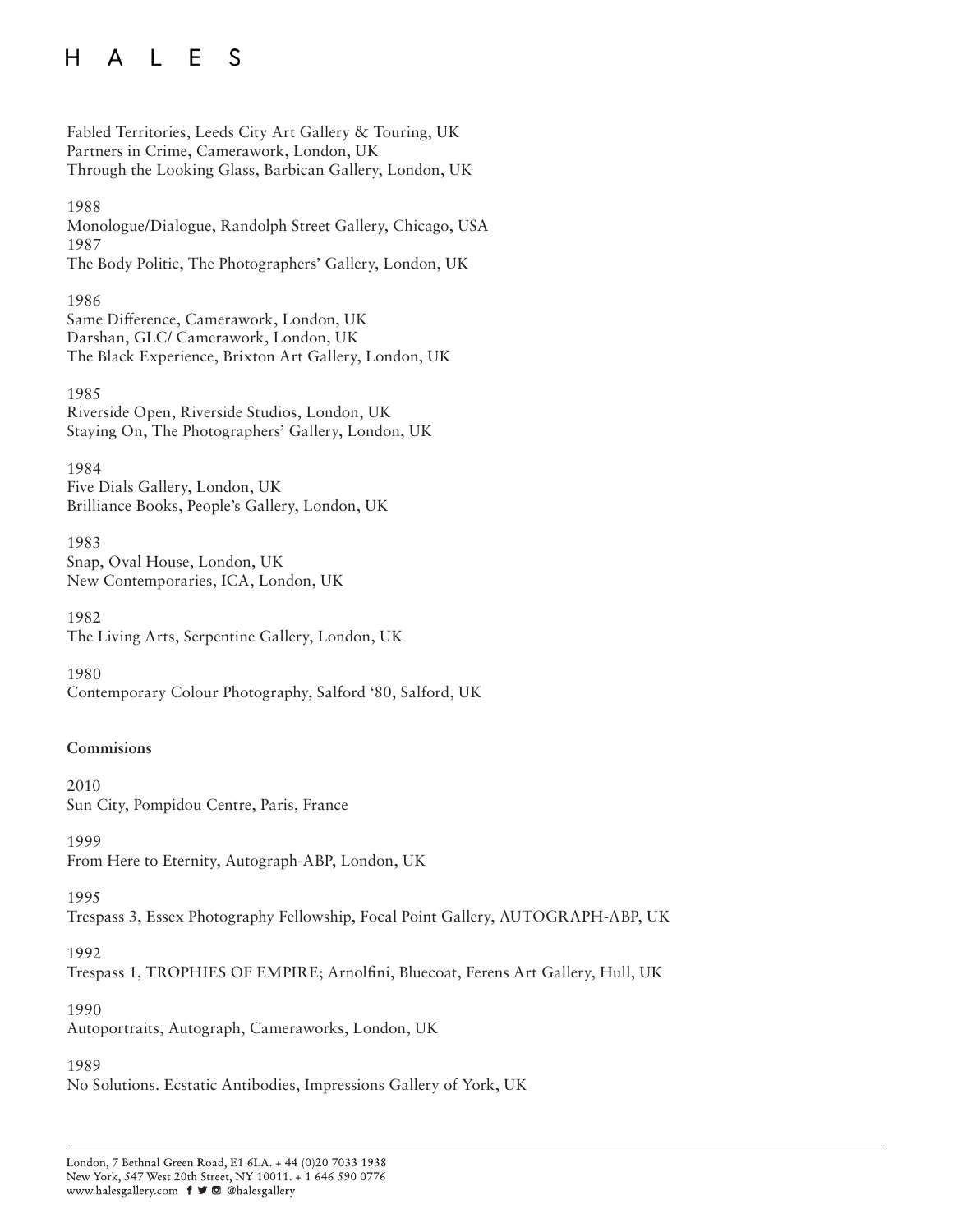# H A L E S

## 1988

Social Security, The Showroom/Canada House, London, UK

#### 1987

Exiles, THE BODY POLITIC, The Photographers' Gallery, London UK

# 1986

Reflections of the Black Experience, GLC / Brixton Art Gallery, London, UK

1985 Notting Hill Carnival, Arts Council, London, UK

# **Selected Collections**

Arts Council of Great Britain, UK Cartwright Hall, Bradford, UK Fine Arts Museum, Houston, USA Fogg Art Museum, Harvard University, MA, USA Museum of Modern Art, NewYork, USA Museum of London, UK Government Art Collection, London, UK National Gallery of Canada, Ottawa, Canada George Eastman House, Rochester, NY, USA Kiran Nadar Museum of Art, New Delhi, India Museum of RISD, Providence, RI, USA National Museum of Film, TV & Photography, Bradford, UK Queensland Art Gallery, Brisbane, Australia Philadelphia Museum of Art, PA, USA Tate, London, UK Tokyo Metropolitan Museum of Photography, Japan Victoria and Albert Museum, London, UK University of Southampton, UK

#### **Film and Video**

2014 London Gay Switchboard, fragment of Tape/Slide installation

2012

The Alice Stories #1, "I Stay Here, You Stay There"

# 2009

Love, Undetectable #11,12,13, I Want to Live, for Human Right Law Network/Sociol Legal Information Centre

# 2004

Stuart Hall on Photography, Interview with Stuart Hall Sarindar Dhaliwal: Record Keeping, Documentary about artist's work produced and authored as DVD Decibel, Documentary on the work of the Arts Council of England's project on Diversity in the Visual Arts in the UK

2003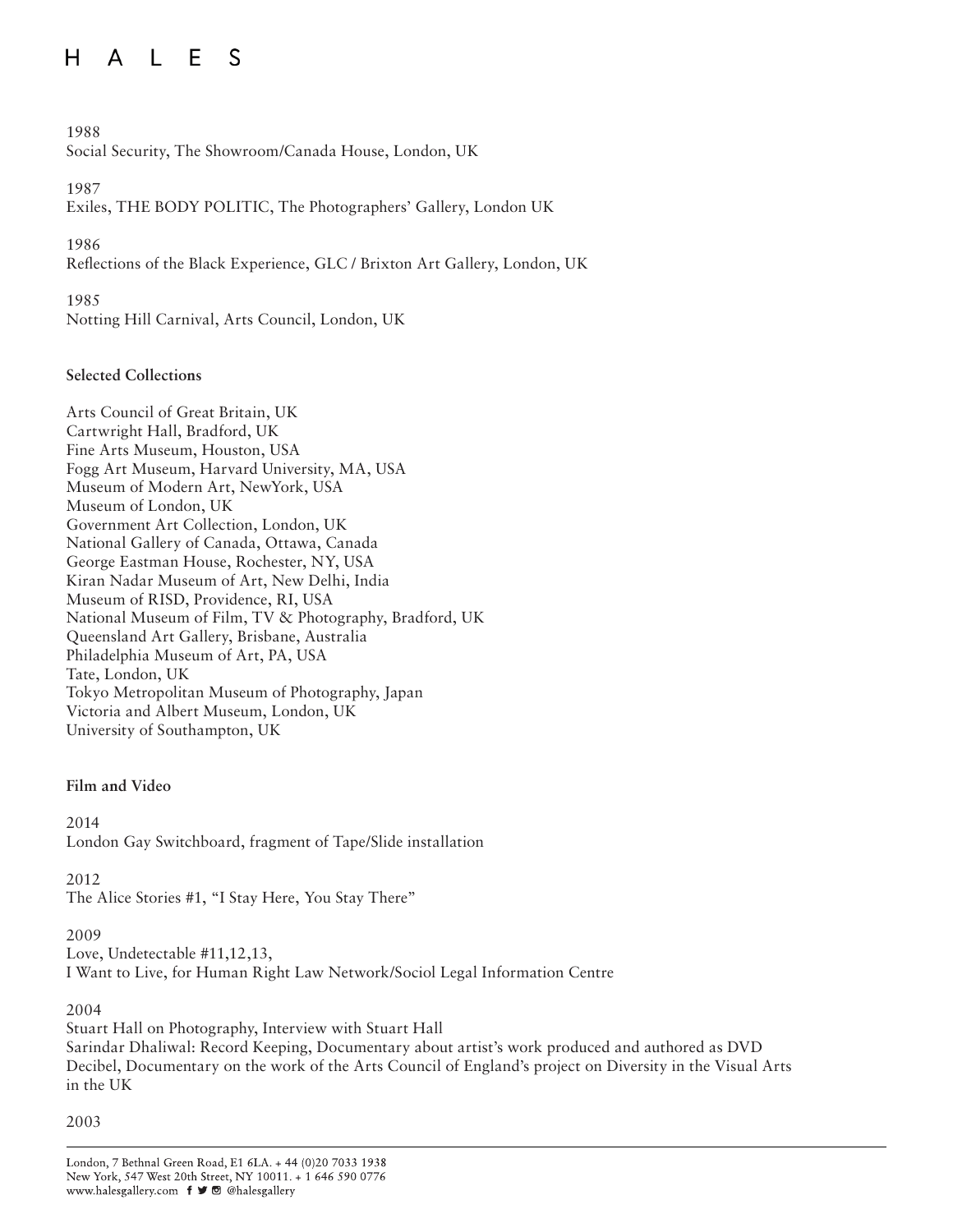# H A L E S

# (A World Without) Pity, Artist's video, AHRB funded, University of Southampton

# 2002

Wong Hoy Cheong: Indigenous Skins, Documentary about artist's work produced and authored as DVD

# 2001

Joy Gregory: Cinderella Stories, Documentary about artist's work produced and authored as DVD

# 2000

Seven Days in May 1991/1992 Cock Crazy or Scared Stiff, co-directed with Laura MacGregor for Avid Productions Leicester

# 1989/1990

DeSouza Commissioned to make a short, 8 min film by Abseil Productions for the series Out on Tuesday: a profile of the artist Alan De Souza

1988/1989

India Postcard Commissioned to make a short, 4 min., film by Abseil Productions, aired on Channel 4 in March 1989

1987

Original photographs used in This is not an Aids advertisement by Isaac Julien / Sankofa Film & Video

# **Selected Curating Projects**

2018

India, Houston Fotofest (with Steven Evans), Houston, TX, USA

2013

A Photograph is Not an Opinion - Contemporary Photography by Women, Focus Festival, Mumbai, India

# 2011

Something I've Been Meaning to Tell You, Vadehara Art Gallery, New Delhi, India Photographing the Metropoliton, Max Muellar Bhawan-Goethe Institute, New Delhi, India

2010

Where Three Dreams Cross: Photography from India, Pakistan & Bangladesh, (with Radhika Singh, Hammad Nasser and Shahidul Alam) Whitechapel Art Gallery, London, UK

2008

Click! The Indian Photograph, (with Radhika Singh) Vadehra Art Gallery, New Delhi, India

# 2007

Relative Values: Contemporary Indian Photography, (with Radhika Singh) John Hansard Gallery, University of Southampton, UK Autoportraits, Nigah Queer Festival, New Delhi, India

# 2004/5

Sarindar Dhaliwal, John Hansard Gallery, Southampton, UK & Touring Roshini Kempadoo, City Art Gallery, Leicester, UK & Touring

# 2002/3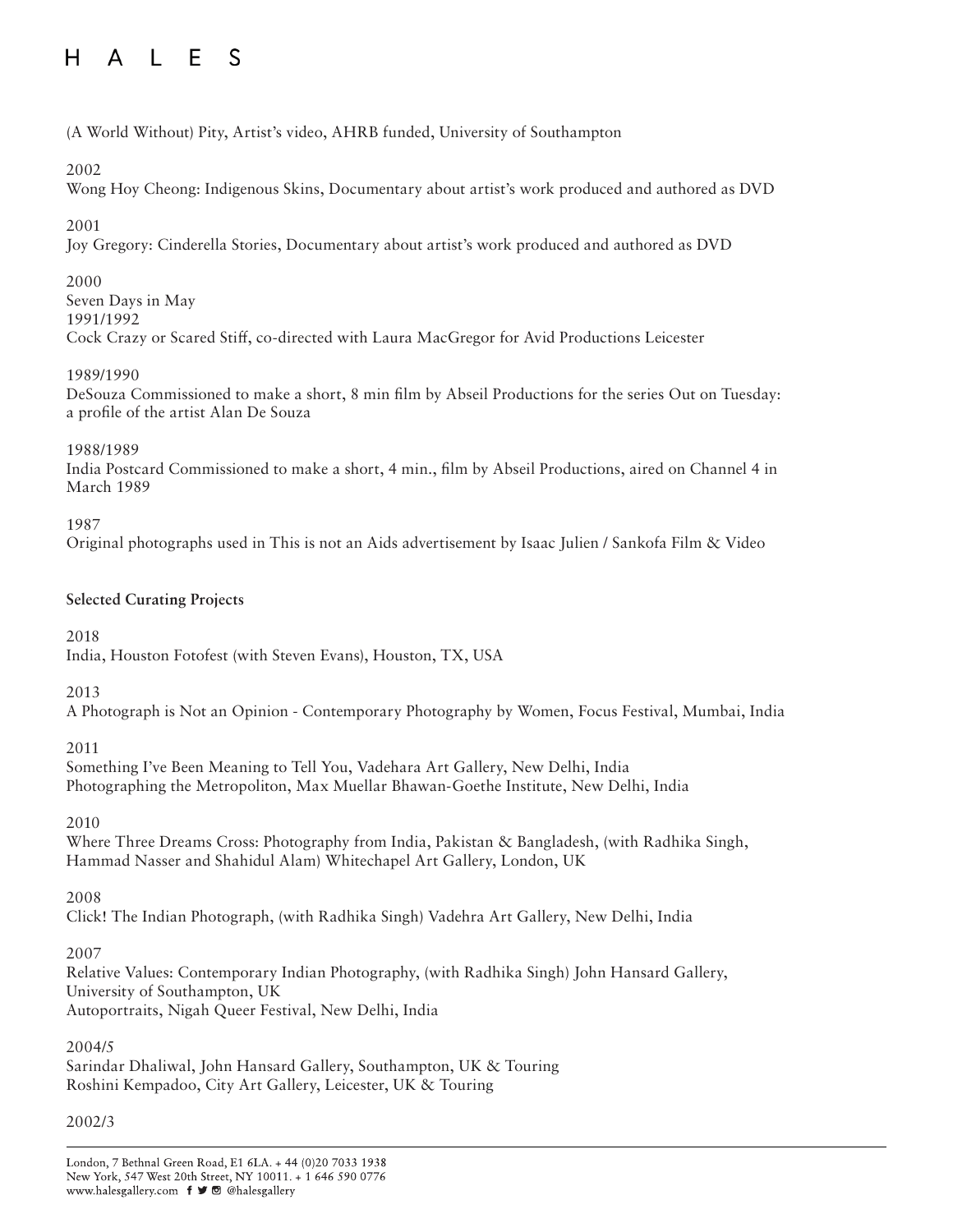Wong Hoy Cheong, Bluecoat, Liverpool, UK & Touring

## 2001

Joy Gregory: Cinderella Stories, London, UK & Touring

# 2000

Stevie Bezencenet: Wilderness Dreams, London, UK Jane Alexander, Gasworks, London, UK

# 1999

Simryn Gill, Bluecoat, Liverpool & Touring, UK The New Republics: Contemporary Art from Australia, Canada & South Africa, Canada House Gallery, London, UK

# 1998

Fernando Arias, Chapter, Cardiff, UK; London Printworks Trust, UK; Impressions Gallery, York, UK

## 1997

Divine Façades: Views of Indian Architecture, Impressions, York & Touring, UK

## 1995

Transitions, The Bath Festival, Bath, UK Sometime/s, Johannesburg Biennale, South Africa

#### 1994

Stan Douglas, OVA/INIVA, London, UK; ICA, London, UK Hiram To, OVA/INIVA, London, UK; Camden Arts Centre, London, UK

#### 1993

Disrupted Borders, OVA/INIVA, London, UK, The Photographers' Gallery, London, UK; Arnolfini, Bristol, UK; IKON Gallery, Birmingham, UK

# 1991

Powers of Perception, London Borough of Lewisham, London, UK

#### 1989/90

Autoportraits, (with Monika Baker) for Autograph Exhibitions, London, UK

#### 1989

Fabled Territories, City Art Gallery, Leeds & Viewpoint, Salford, UK Partners in Crime, Camerawork, London, UK

# 1988/90

An Economy of Signs, (with Radhika Singh) The Photographers' Gallery, London, UK Ecstatic Antibodies (with Tessa Boffin), Impressions Gallery & Touring 1988/90

#### 1986

Same Difference, (with Jean Fraser), Camerawork, London, UK

# **Publications**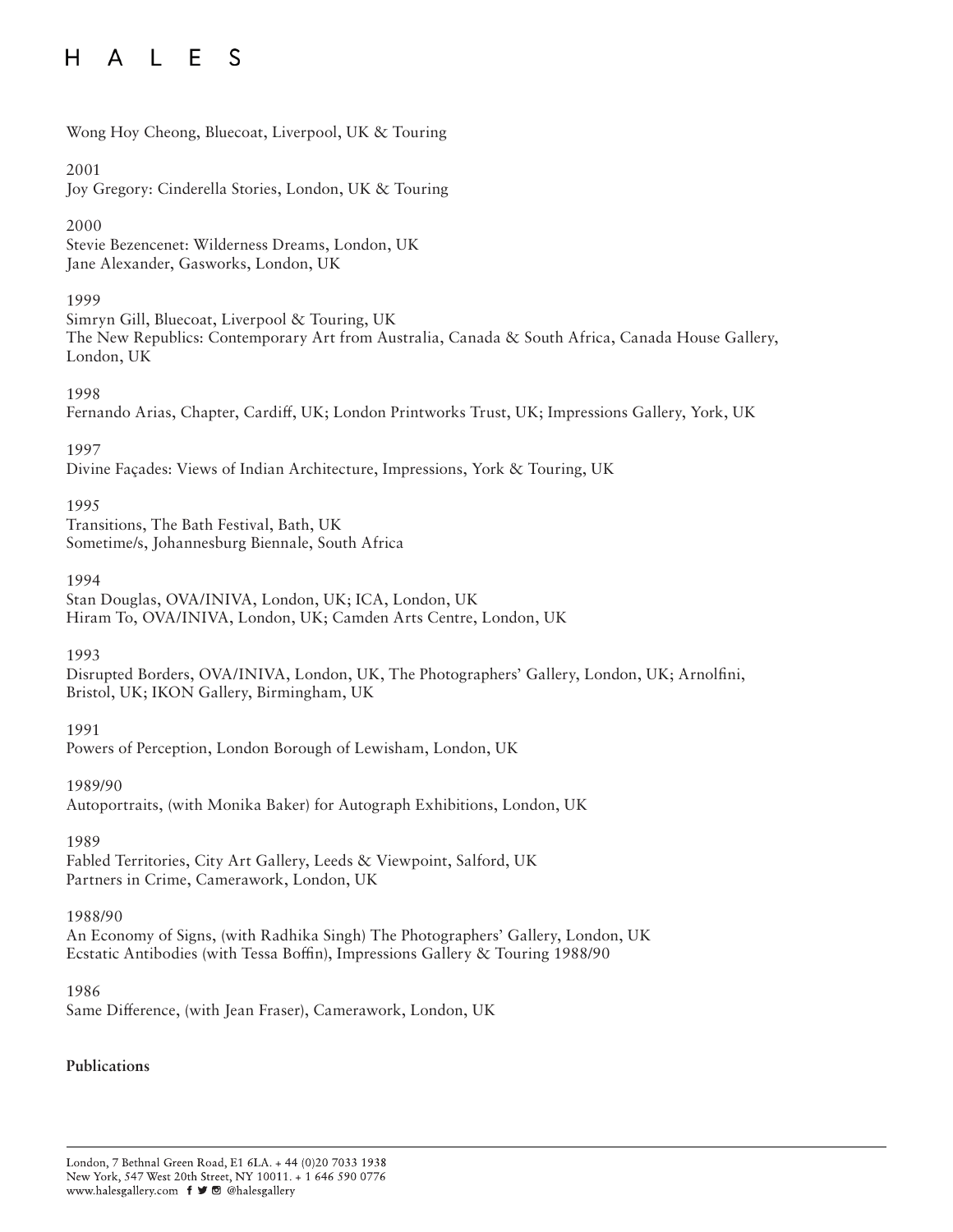Lovers: Ten Years On, Stanley Barker, Edinburgh, UK, 2020 Christopher Street 1976, Stanley Barker, Edinburgh, UK, 2018 Delhi: Communities of Belonging, The New Press, New York, NY, USA (with Charan Singh), 2016 Queer: Sunil Gupta, Vadehra Art Gallery/Prestel, London, UK; New York, NY USA, 2011 Wish You Were Here, Yoda Press, New Delhi, India, 2008 Pictures From Here, (Ed. Chris Boot) Autograph/Chris Boot, London, UK, 2003 Exiles, self published catalogue, London, UK, 2000 From Here to Eternity, London, UK, 2000 Sunil Gupta/Trespass, Autograph, London,UK, 1998 Disrupted Borders, (Ed) Rivers Oram Press, London, UK; Boston, MA, USA, 1993 An Economy of Signs, (Ed) Rivers Oram Press, London, UK; Boston, MA, USA, 1990 Ecstatic Antibodies: Resisting the Aids Mythology, (Ed. with Tessa Boffin), Rivers Oram Press, London, UK, 1990

## **Awards**

## 2021

Kraszna-Krausz Photobook Award, London, UK

#### 2003

Artist in Residence, Light Work, Syracuse, Italy

2002

AHRB Fellowship in Creative & Performing Arts, University of Southampton, UK

2001

Arts Council of England, for the Diversity Project, UK

2000

Canada Council Book Award for Publishing, "The New Republics: Contemporary Art from Australia, Canada and South Africa"

1999 British Council, UK

1995 The Essex Fellowship in Photography: Artist in Residence program, UK

1994

British Council, For travel & installation expenses, Havana Biennial, Cuba

1993

London Arts Board, Individual Artists Grant

1992

Arts Council, Touring Exhibition & Events Travel Grant Yorkshire & Humberside Arts, Artists Award for the making of new works British Council, Travel Award

1991

Arts Council, Research Grant, for Disrupted Borders, art & book project